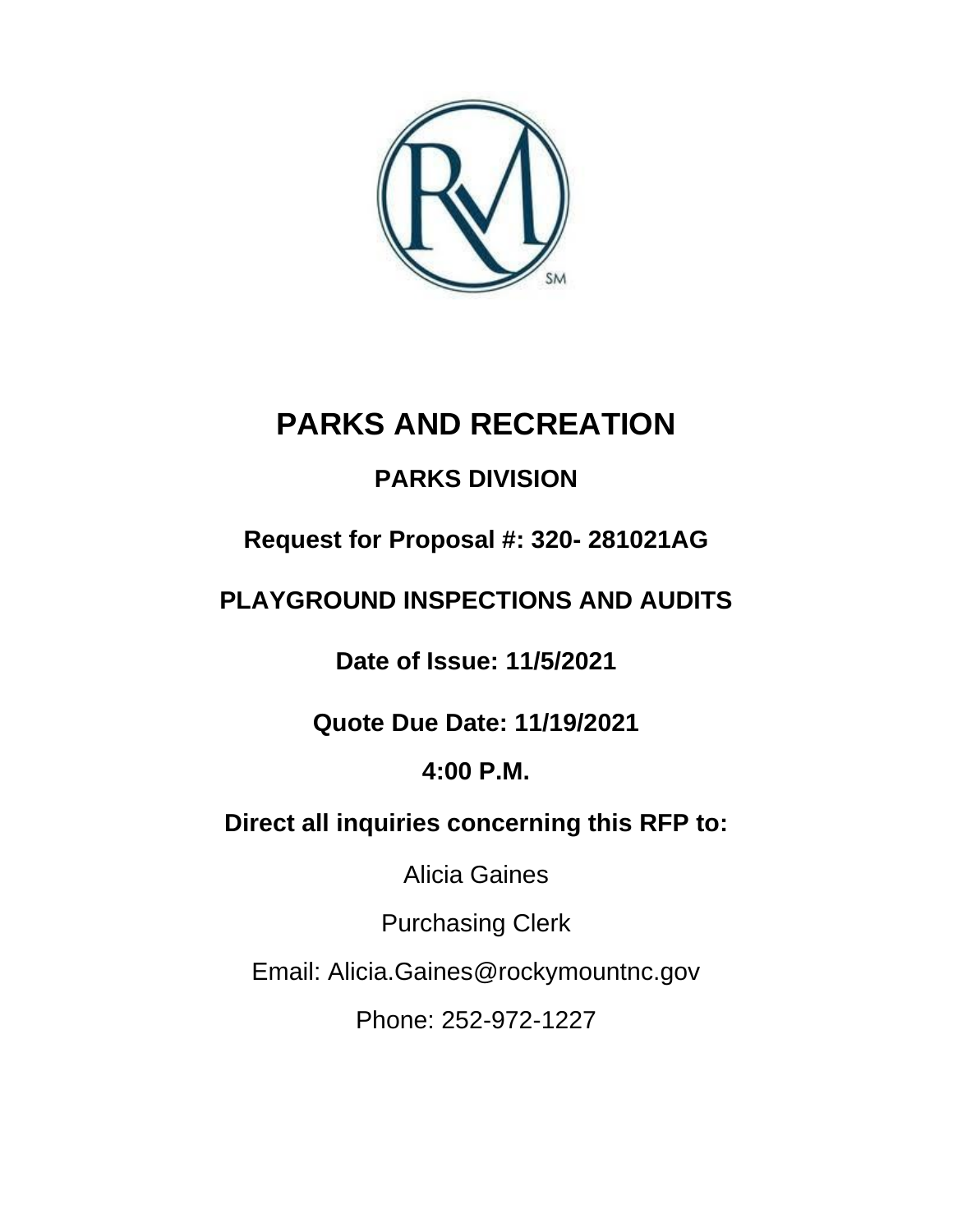

## **Request for Proposal # 320-281021AG** \_\_\_\_\_\_\_\_\_\_\_\_\_\_\_\_\_\_\_\_\_\_\_\_\_\_\_\_\_\_\_\_\_\_\_\_\_\_\_\_\_\_\_\_\_\_\_\_\_\_\_\_\_\_

For purchasing division processing, please provide your company's Federal Employer Identification Number or alternate identification number (e.g. Social Security Number). Pursuant to North Carolina General Statute 132-1.10(b) this identification number shall not be released to the public. **This page will be removed and shredded, or otherwise kept confidential**, before the procurement file is made available for public inspection.

> **This page is to be filled out and returned with your bid. Failure to do so may subject your bid to rejection.**

> > **ID Number:**

\_\_\_\_\_\_\_\_\_\_\_\_\_\_\_\_\_\_\_\_\_\_\_\_\_\_\_\_\_\_\_\_\_\_\_\_\_\_\_\_\_\_\_\_\_\_\_\_\_\_\_\_\_\_ Federal ID Number or Social Security Number

\_\_\_\_\_\_\_\_\_\_\_\_\_\_\_\_\_\_\_\_\_\_\_\_\_\_\_\_\_\_\_\_\_\_\_\_\_\_\_\_\_\_\_\_\_\_\_\_\_\_\_\_\_\_ Vendor Name

*"All bidders are hereby notified that they must have the proper license as required under the North Carolina laws. All prospective contractors shall be responsible for complying with state law and local ordinances."*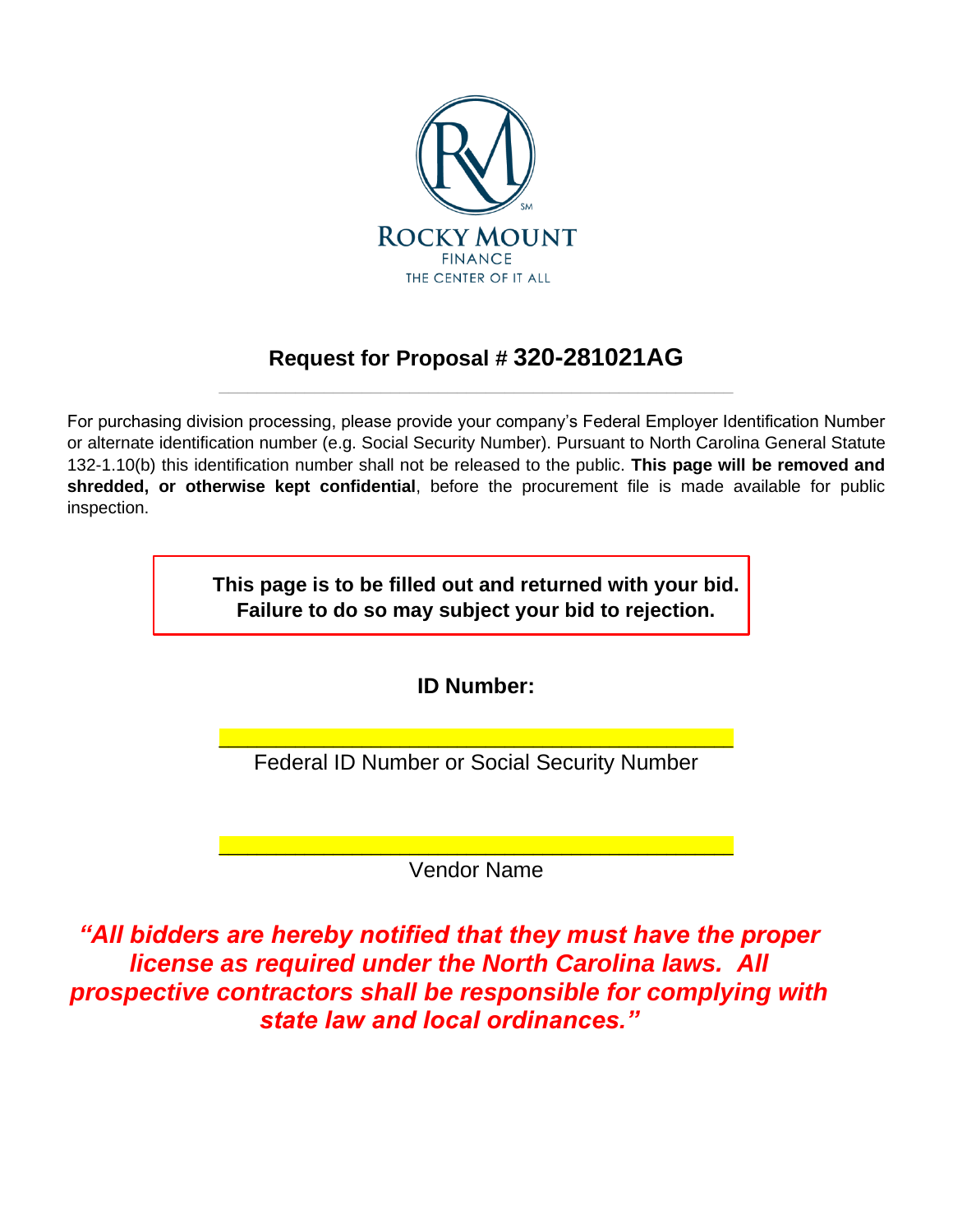|                                            | <b>City of Rocky Mount</b><br><b>PARKS AND RECREATION</b> |
|--------------------------------------------|-----------------------------------------------------------|
| Refer ALL Inquiries regarding this RFP to: | Request for Proposal #320-281021AG                        |
| <b>Alicia Gaines</b>                       | Quotes will be due: 11/19/2021                            |
| <b>Purchasing Clerk</b>                    | <b>Contract Type: Service</b>                             |

#### **EXECUTION**

In compliance with this Request for Quote, and subject to all the conditions herein, the undersigned Vendor offers and agrees to furnish and deliver any or all items upon which prices are quoted, at the prices set opposite each item within the time specified herein. By executing this quote, the undersigned Vendor certifies that this quote is submitted competitively and without collusion (G.S. 143- 54), that none of its officers, directors, or owners of an unincorporated business entity has been convicted of any violations of Chapter 78A of the General Statutes, the Securities Act of 1933, or the Securities Exchange Act of 1934 (G.S. 143-59.2), and that it is not an ineligible Vendor as set forth in G.S. 143-59.1. False certification is a Class I felony. Furthermore, by executing this quote, the undersigned certifies to the best of Vendor's knowledge and belief, that it and its principals are not presently debarred, suspended, proposed for debarment, declared ineligible or voluntarily excluded from covered transactions by any Federal or State department or City department. As required by G.S. 143-48.5, the undersigned Vendor certifies that it, and each of its sub-contractors for any Contract awarded as a result of this RFP, complies with the requirements of Article 2 of Chapter 64 of the NC General Statutes, including the requirement for each employer with more than 25 employees in North Carolina to verify the work authorization of its employees through the federal E-Verify system. G.S. 133-32 and Executive Order 24 (2009) prohibit the offer to, or acceptance by, any City Employee associated with the preparing plans, specifications, estimates for public Contract; or awarding or administering public Contracts; or inspecting or supervising delivery of the public Contract of any gift from anyone with a Contract with the City , or from any person seeking to do business with the City . By execution of any response in this quote, you attest, for your entire organization and its employees or agents, that you are not aware that any such gift has been offered, accepted, or promised by any employees of your organization. **Do you have a financial interest or tangible personal benefit with a city of Rocky Mount employee, officer, or agent? \_\_\_\_ Yes \_\_\_\_ No If yes note the employee, officer, or agent; department; and the perceived or actual conflict of interest.** 

**Failure to execute/sign quote prior to submittal shall render quote invalid and it WILL BE REJECTED. Late quotes cannot be accepted.**

| <b>VENDOR:</b>                                                                                      |                                                       |               |  |  |  |  |  |
|-----------------------------------------------------------------------------------------------------|-------------------------------------------------------|---------------|--|--|--|--|--|
| <b>STREET ADDRESS:</b>                                                                              | ZIP:<br>$P.O.$ BOX:                                   |               |  |  |  |  |  |
| <b>CITY &amp; STATE &amp; ZIP:</b>                                                                  | <b>TOLL FREE TEL, NO:</b><br><b>TELEPHONE NUMBER:</b> |               |  |  |  |  |  |
| PRINCIPAL PLACE OF BUSINESS ADDRESS IF DIFFERENT FROM ABOVE (SEE INSTRUCTIONS TO VENDORS ITEM #11): |                                                       |               |  |  |  |  |  |
| <b>PRINT NAME &amp; TITLE OF PERSON SIGNING ON BEHALF OF VENDOR:</b>                                | <b>FAX NUMBER:</b>                                    |               |  |  |  |  |  |
| <b>VENDOR'S AUTHORIZED SIGNATURE:</b>                                                               | DATE:                                                 | <b>EMAIL:</b> |  |  |  |  |  |

Offer valid for at least 60 days from date of quote opening, unless otherwise stated here: **The analyse** 

#### **ACCEPTANCE OF PROPOSAL**

If any or all parts of this quote are accepted by the City of Rocky Mount, an authorized representative of the City of Rocky Mount shall affix his/her signature hereto and this document and all provisions of this Request for Quote along with the Vendor response and the written results of any negotiations shall then constitute the written agreement between the parties. A copy of this acceptance will be forwarded to the successful Vendor(s).

| <b>FOR CITY USE ONLY:</b> Offer accept and Contract awarded this | day of | <sup>20</sup> | as indicated on the attached |
|------------------------------------------------------------------|--------|---------------|------------------------------|
| certification, by                                                |        |               |                              |

#### **(Authorized Representative of City of Rocky Mount)**

**\_\_\_\_\_\_\_\_\_\_\_\_\_\_\_\_\_\_\_\_\_\_\_\_\_\_\_\_\_\_\_\_\_\_\_\_\_\_\_\_\_\_\_\_\_\_**

**PRE-AUDIT:** This instrument has been preaudited in the manner required by the Budget and Fiscal Control Act.

Finance Director **Date** Date Date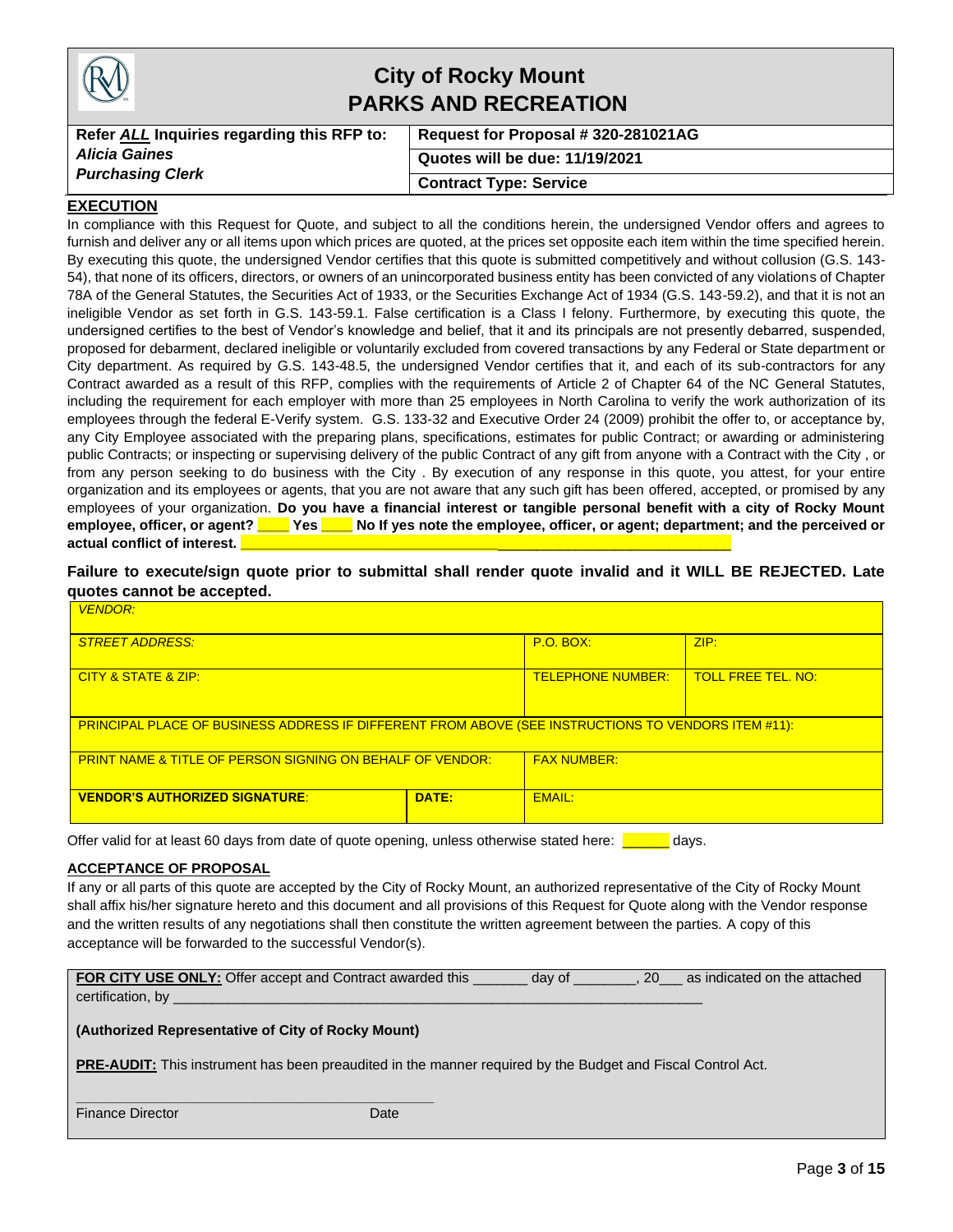## **Contents**

| 1.0 |                                                            |  |
|-----|------------------------------------------------------------|--|
| 2.0 |                                                            |  |
| 2.1 |                                                            |  |
| 2.2 |                                                            |  |
| 2.3 |                                                            |  |
| 2.4 |                                                            |  |
| 2.5 |                                                            |  |
| 2.6 |                                                            |  |
| 2.7 |                                                            |  |
| 3.0 |                                                            |  |
| 3.1 |                                                            |  |
| 3.2 |                                                            |  |
| 3.3 |                                                            |  |
| 4.0 |                                                            |  |
| 4.1 |                                                            |  |
| 4.2 |                                                            |  |
| 4.3 |                                                            |  |
| 4.4 |                                                            |  |
| 4.5 |                                                            |  |
| 5.0 |                                                            |  |
| 5.1 |                                                            |  |
| 5.2 |                                                            |  |
|     |                                                            |  |
|     |                                                            |  |
|     | ATTACHMENT C: ACCEPTANCE OF GENERAL TERMS & CONDITIONS  15 |  |
|     |                                                            |  |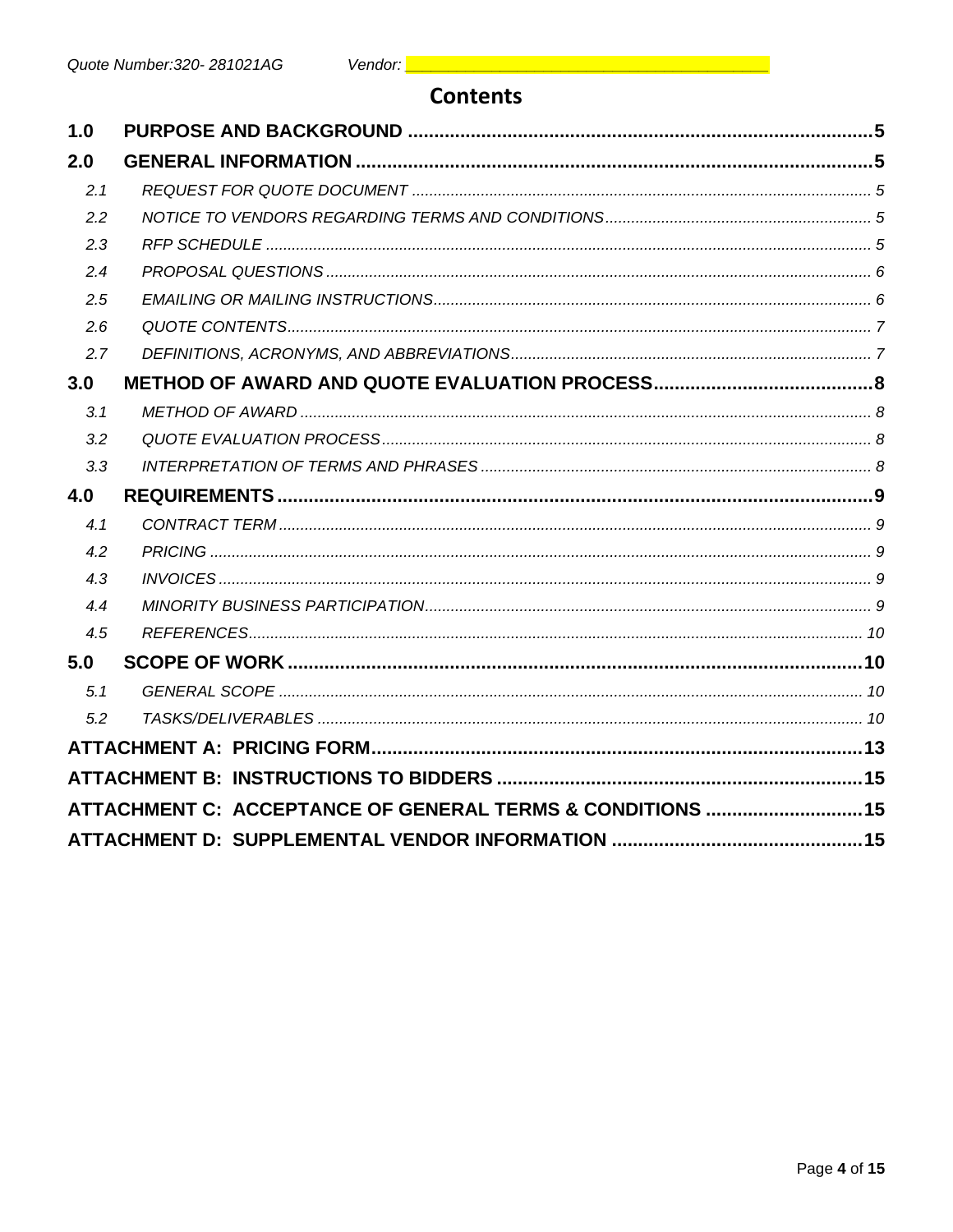# **1.0 PURPOSE AND BACKGROUND**

The City of Rocky Mount (CORM) seeks a Certified Playground Safety Inspector (CPSI) vendor who can provide a comprehensive visual and physical safety inspection audit, including drop testing, of all playground structures at all parks operated by the City of Rocky Mount in accordance with all applicable standards including the most current Consumer Product Safety Commission and ASTM Standards for Children's play spaces and Equipment.

## **2.0 GENERAL INFORMATION**

## **2.1 REQUEST FOR QUOTE DOCUMENT**

The RFP is comprised of the base RFP document, any attachments, and any addenda released before Contract award. All attachments and addenda released for this RFP in advance of any Contract award are incorporated herein by reference. Vendor may attach its quote to this RFP for submission; however, any and all additional, modified or conflicting terms and conditions submitted on or with Vendor's quote shall be disregarded and shall not be considered a part of any contract arising from this RFP. Any attempt to delete or avoid the force of the previous sentence shall render Vendor's quote invalid, and it shall not be considered.

## **2.2 NOTICE TO VENDORS REGARDING TERMS AND CONDITIONS**

It shall be the Vendor's responsibility to read the Instructions, the Cities' terms and conditions, all relevant exhibits and attachments, and any other components made a part of this RFP and comply with all requirements and specifications herein. Vendors are also responsible for obtaining and complying with all Addenda and other changes that may be issued concerning this RFP.

If Vendors have questions, issues, or exceptions regarding any term, condition, or other component within this RFP (including proposed alternate language), those **must** be submitted as questions in accordance with the instructions in Section 2.4. QUESTIONS ABOUT PROPOSAL. If the City determines that any changes will be made resulting from the questions asked, then such decisions will be communicated in the form of an RFP addendum. The City may also elect to leave open the possibility for post-contract negotiation and amendment of specific provisions of the Contract that have been addressed during the question and answer period. Other than through this process, the City rejects and will not be required to evaluate or consider any additional or modified terms and conditions submitted with Vendor's quote. This applies to any language appearing in or attached to the document as part of the Vendor's quote that purports to vary any terms and conditions or Vendors' instructions herein or to render the quote non-binding or subject to further negotiation. *Vendor's quote shall constitute a firm offer.* **By execution and delivery of a quote in response to this RFP, the Vendor agrees that any additional or modified terms and conditions, whether submitted purposefully or inadvertently, shall have no force or effect, and will be disregarded. Noncompliance with, or any attempt to alter or delete, this paragraph shall constitute sufficient grounds to reject Vendor's quote as nonresponsive. Any quote that contains language that indicates the quote is non-binding or subject to further negotiation before a contractual document may be signed shall be rejected.**

Contact with anyone working for or with the City regarding this RFP other than the City of Rocky Mount Purchasing Office Contract Lead named on the face page of this RFP or in the manner specified by this RFP shall constitute grounds for rejection of said Vendor's offer, at the Cities election.

### **2.3 RFP SCHEDULE**

The table below shows the *intended* schedule for this RFP. The City will make every effort to adhere to this schedule.

| <b>Action</b>                                     | <b>Responsibility</b> | Date/Time                 |
|---------------------------------------------------|-----------------------|---------------------------|
| <b>Issue RFP</b>                                  | City                  | Friday, 11/5/2021         |
| Virtual Pre-Bid Meeting                           | City                  | Tuesday, 11/10/21 10:00am |
| <b>Submit Written Questions/Question Deadline</b> | Vendors               | Thursday, 11/12/21        |
| Provide Response to Questions/Addendum            | City                  | Monday, 11/16/21          |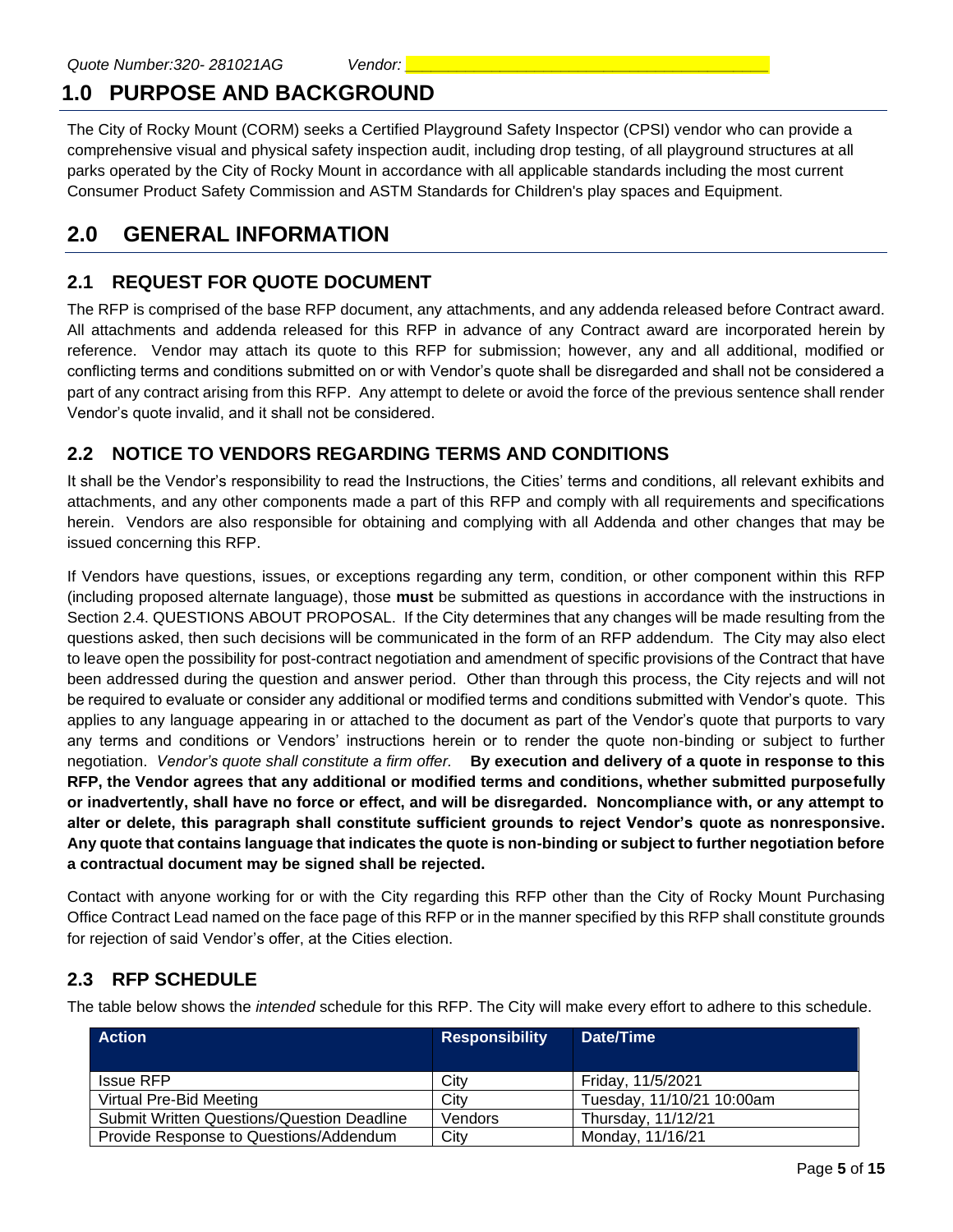| Quote Number: 320 - 281021AG | <i>Vendor:</i> |         |                              |
|------------------------------|----------------|---------|------------------------------|
| Submit Bids                  |                | Vendors | 11/19/21 4:00 pm<br>Thursdav |
| <b>Award Contract</b>        |                | City    | TBD                          |

#### **Urged** *and* **Cautioned** Pre-Proposal Conference

Email Alicia Gaines at [Alicia.gaines@rockymountnc.gov](mailto:Alicia.gaines@rockymountnc.gov) for Microsoft Teams invitation.

#### **2.4 PROPOSAL QUESTIONS**

.

**Purpose:** Upon review of the RFP documents, Vendors may have questions to clarify or interpret the RFP in order to submit the best quote possible. To accommodate the Quote Questions process, Vendors shall submit any such questions by the above due date.

**Instructions:** Written questions shall be emailed to [Alicia.Gaines@rockymountnc.gov](mailto:debra.harris@rockymountnc.gov) by the date and time specified above. Vendors should enter "RFP #320-281021AG – Questions" as the subject for the email. Questions submittals should include a reference to the applicable RFP section and be submitted in a format shown below:

| Reference                       | <b>Vendor Question</b> |
|---------------------------------|------------------------|
| <b>RFP Section, Page Number</b> | Vendor question?       |

Questions received prior to the submission deadline date, the City 's response, and any additional terms deemed necessary by the City will be posted in the form of an addendum, available on the City of Rocky Mount Purchasing webpage http://www.rockymountnc.gov/services-finance-bids/, and/or the North Carolina's Interactive Purchasing System (IPS), [http://www.ips.state.nc.us,](http://www.ips.state.nc.us/) and shall become an Addendum to this RFP. No information, instruction or advice provided orally or informally by any City personnel, whether made in response to a question or otherwise in connection with this RFP, shall be considered authoritative or binding. Vendors shall be entitled to rely *only* on written material contained in an Addendum to this RFP. The dated noted in the RFP schedule for the City to provide responses to questions also serves as the addendum deadline. If you do not receive a courtesy email notification regarding the addendum by that date do check the City of Rocky Mount Purchasing webpage.

#### **2.5 EMAILING OR MAILING INSTRUCTIONS**

**Instructions**: Quotes, subject to the conditions made a part hereof and the receipt requirements described below, shall be received at the address indicated in the table below, for furnishing and delivering those items as described herein.

| <b>MAILING ADDRESS FOR DELIVERY OF QUOTE</b><br><b>VIA U.S. POSTAL SERVICE</b>                                       | OFFICE ADDRESS FOR DELIVERY BY ANY OTHER<br><b>MEANS, SPECIAL DELIVERY, OVERNIGHT DELIVERY,</b><br>OR BY ANY OTHER CARRIER      |
|----------------------------------------------------------------------------------------------------------------------|---------------------------------------------------------------------------------------------------------------------------------|
| QUOTE NUMBER: 320-281021AG<br>Attn: Alicia Gaines, Purchasing Clerk<br>Address: PO BOX 1180<br>Rocky Mount, NC 27802 | QUOTE NUMBER: 320-281021AG<br>Attn: Alicia Gaines, Purchasing Clerk<br>Address: 331 S. Franklin Street<br>Rocky Mount, NC 27802 |
|                                                                                                                      |                                                                                                                                 |

Vendors shall deliver either **one (1) signed electronic emailed copy** t[o Alicia.Gaines@rockymountnc.gov](mailto:debra.harris@rockymountnc.gov) response or one **(1) signed original executed quote** to the address identified in the table in this Section. Address package and insert quote number as shown in the table above.

Quote number shall be marked on the outside of the sealed envelope with the Vendor's name and date and time of opening.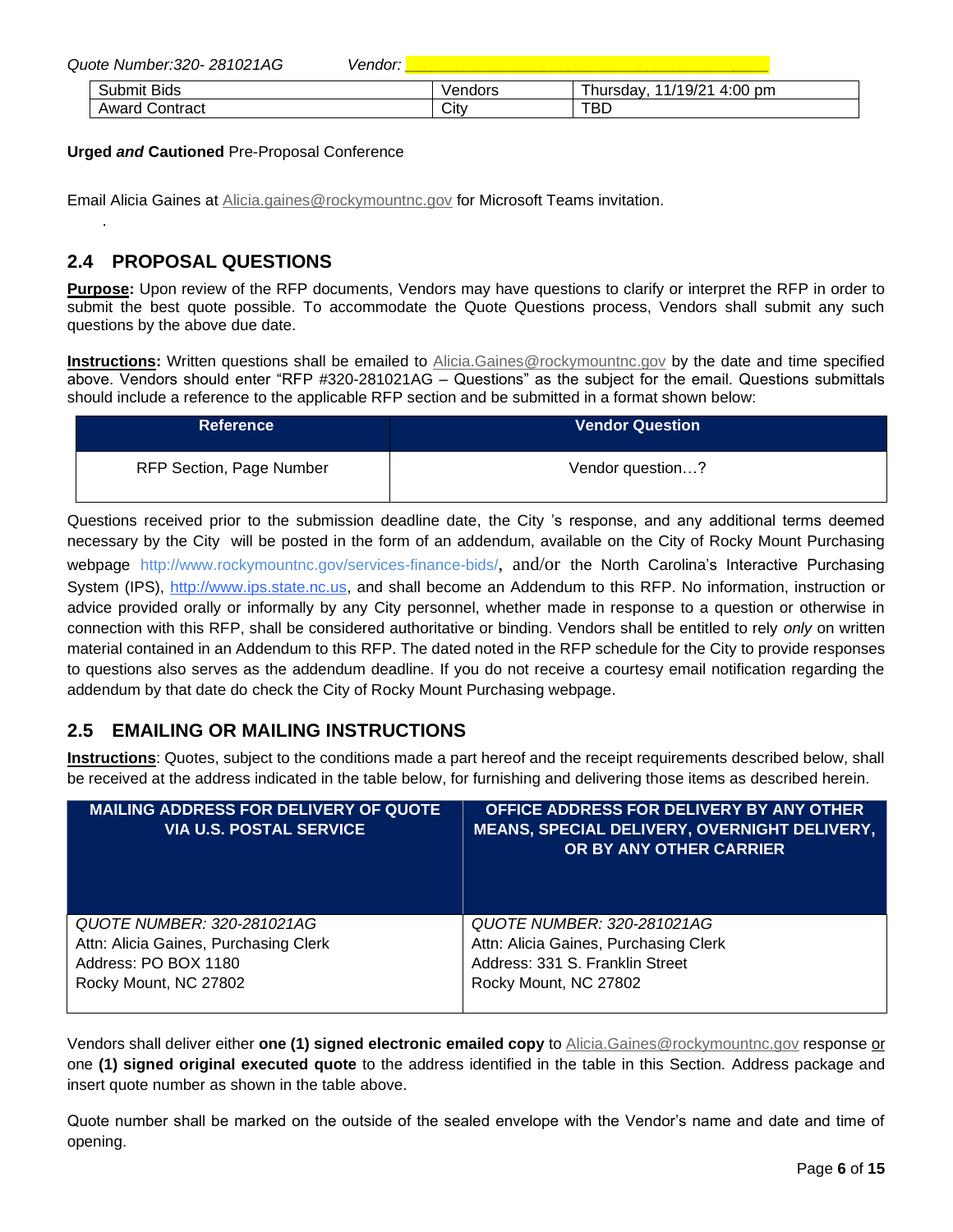**IMPORTANT NOTE:** It is the responsibility of the Vendor to have the signed quote physically in this Office by the specified time and date quotes are due, regardless of the method of delivery. **This is an absolute requirement.** The time of delivery will be marked on each quote when received, and any quote received after the submission deadline will not be accepted or evaluated.

All risk of late arrival due to unanticipated delay—whether delivered by hand, U.S. Postal Service, courier or other delivery service or method—is entirely on the Vendor. Note that the U.S. Postal Service generally does not deliver mail to the street address above, but to the City 's Mail Service Center. Vendors are cautioned that quotes sent via U.S. Mail, including Express Mail, may not be delivered to the purchasing office on the due date in time to meet the quote deadline. All Vendors are urged to take the possibility of delay into account when submitting a quote.

If quote is hand delivered, please note that the Frederick E. Turnage Municipal Building requires all visitors to sign in with the guard stationed on the first floor. Visitors will only have access through the building accompanied with a City employee.

#### **This informal RFP does not require a public opening of bids.**

### **2.6 QUOTE CONTENTS**

Vendor shall populate all attachments of this RFP that require the Vendor to provide information and include an authorized signature where requested, as outlined below. Vendor Responses shall include the following items and they should be arranged in the following order:

- a) Completed and signed version of EXECUTION PAGE, along with the body of the RFP, and signed receipt pages of any addenda released in conjunction with this RFP.
- b) Completed version of ATTACHMENT A: PRICING FORM
- c) ATTACHMENT B: INSTRUCTIONS TO BIDDERS
- d) ATTACHMENT C: ACCEPTANCE OF TERMS AND CONDITIONS
- e) ATTACHMENT D: SUPPLEMENTAL VENDOR INFORMATION

### **2.7 DEFINITIONS, ACRONYMS, AND ABBREVIATIONS**

- a) **BUYER:** The employee of the City Department that places an order with the Vendor.
- b) **CONTRACT LEAD:** Representative of the *City of Rocky Mount Purchasing Office* who corresponds with potential Vendors in order to identify and contract with that Vendor providing the greatest benefit to the City of Rocky Mount and who will administer the contract for the City.
- c) **FOB-DESTINATION:** Title changes hand from Vendor to purchaser at the destination point of the shipment; Vendor owns commodity in transit and files any claims, and Vendor pays all freight and any related transportation charges. A solicitation may request Vendors to separately identify freight charges in their quote, but no amount or charge not included as part of the total quote price will be paid.
- d) **LOT**: A grouping of similar products within this RFP.
- e) **ON-TIME DELIVERY:** The delivery of all items within a single order to the receiving point designated by the ordering entity within the delivery time required.
- f) **RFP:** Request for Proposal.
- g) **VENDOR:** Supplier, proposer, company, firm, corporation, partnership, individual or other entity submitting a response to a Request for Proposal.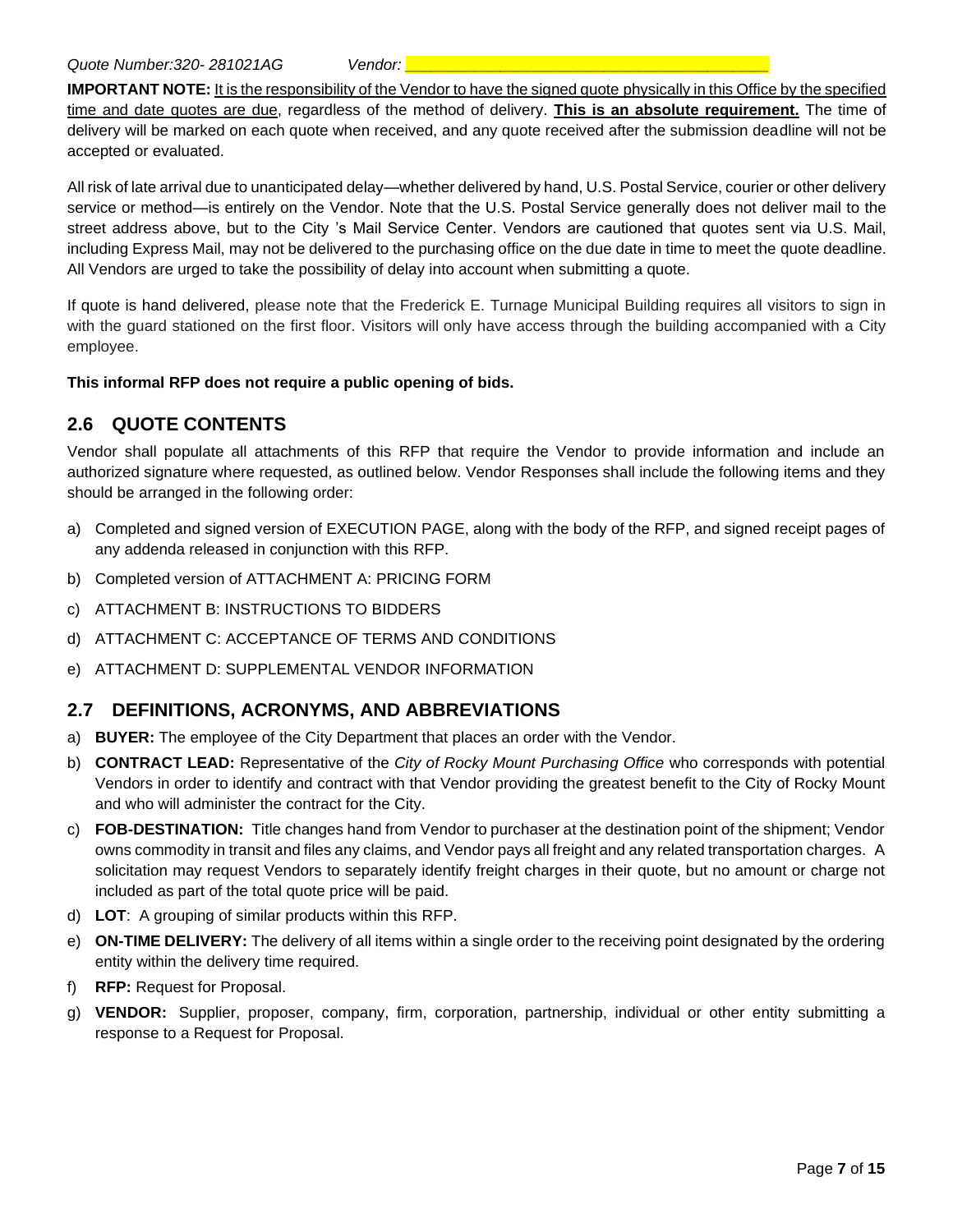## **3.0 METHOD OF AWARD AND QUOTE EVALUATION PROCESS**

#### **3.1 METHOD OF AWARD**

Contracts will be awarded in accordance with G.S. 143-129, 143-131 and the evaluation criteria set out in this solicitation. Prospective Vendors shall not be discriminated against on the basis of any prohibited grounds as defined by Federal and State law.

The City may obtain quotes from one or more potential Vendors. All quotes will be evaluated, and award will be based on lowest responsive quote meeting specifications.

*Local Preference Policy. The only exception to the lowest responsive, responsible bidder method of award will be the local preference policy. The preference will allow an Eligible Local Bidder to match the price and terms of the lowest responsible, responsive bidder who is a Non-Local Bidder, if the Eligible Local Bidder's price is within five percent (5%) or \$25,000, whichever is less, of the lowest responsible, responsive Non-Local Bidder's price .An eligible local vendor is one that is current on property taxes in the City of Rocky Mount and meets the qualifications set forth in the policy. An application can be found at<https://rockymountnc.gov/services-finance-vendor-registration/>*

### **3.2 QUOTE EVALUATION PROCESS**

- a) Quotes are requested for the items as specified, or item(s) equivalent in design, function and performance. The City reserves the right to reject any quote on the basis of fit, form and function as well as cost.
- b) The City shall review the responses to this RFP to confirm that they meet the specifications and requirements. The City reserves the right to waive any minor informality or technicality.
- c) For all responses that pass the initial review process, the City will review and assess the Vendors' pricing. The City may request additional formal responses or submissions from any or all Vendors for the purpose of clarification or to amplify the materials presented in any part of the quote. Vendors are cautioned, however, that the City is not required to request clarification, and often does not. Therefore, all quotes should be complete and reflect the most favorable terms available from the Vendor. Prices quoted cannot be altered or modified as part of a clarification.
- d) Quotes will be evaluated, based on the award criteria identified in Section 3.1 METHOD OF AWARD.

Award of a Contract to one Vendor does not mean that the other quotes lacked merit, but that, all factors considered, the selected quote was deemed most advantageous and represented the best value to the City.

Vendors are cautioned that this is a request for quote, not a request or an offer to contract, and the City reserves the unqualified right to reject any and all offers at any time if such rejection is deemed to be in the best interest of the City .

**CONFIDENTIALITY DURING PROCESS:** During the evaluation period and prior to award, all information concerning the quote and evaluation is confidential, and possession of the quotes and accompanying information is limited to personnel of the issuing department and any third parties involved in this procurement process, and to the committee responsible for participating in the evaluation. Any attempt on behalf of a Vendor to gain such confidential information, or to influence the evaluation process (e.g., contact anyone involved in the evaluation, criticize another Vendor, offer any benefit or information not contained in the quote) in any way is a violation of North Carolina purchasing law and regulations and shall constitute sufficient grounds for disqualification of Vendor's offer from further evaluation or consideration in the discretion of the City .

#### **3.3 INTERPRETATION OF TERMS AND PHRASES**

This Request for Proposal serves two functions: (1) to advise potential Vendors of the parameters of the solution being sought by the Department; and (2) to provide (together with other specified documents) the terms of the Contract resulting from this procurement. As such, all terms in the Request for Proposal shall be enforceable as contract terms in accordance with the General Contract Terms and Conditions. The use of phrases such as "shall," "must," and "requirements" are intended to create enforceable contract conditions. In determining whether quotes should be evaluated or rejected, the Department will take into consideration the degree to which Vendors have proposed or failed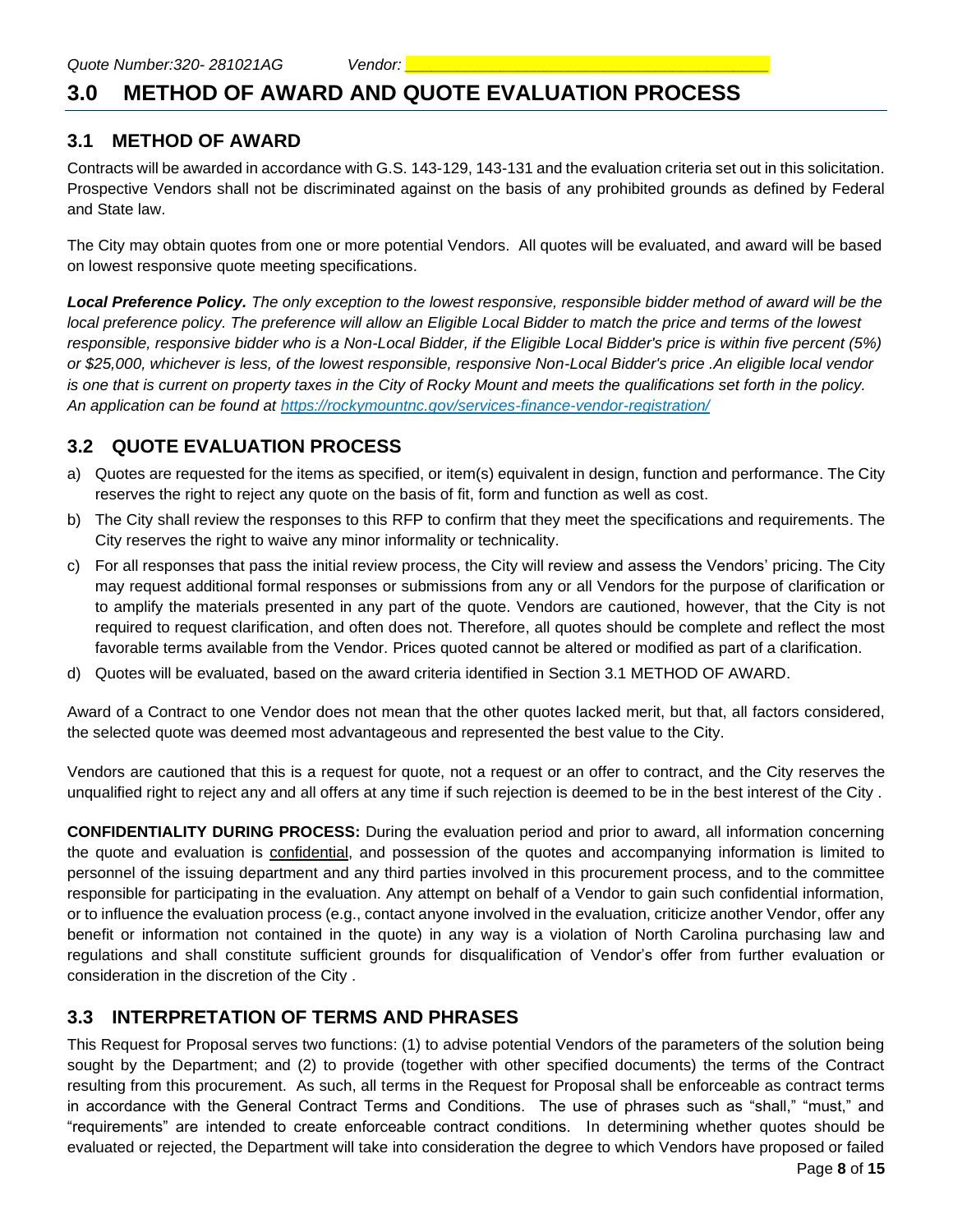*Quote Number:320- 281021AG Vendor: \_\_\_\_\_\_\_\_\_\_\_\_\_\_\_\_\_\_\_\_\_\_\_\_\_\_\_\_\_\_\_\_\_\_\_\_\_\_\_\_\_\_*

to propose solutions that will satisfy the Department's needs as described in the Request for Proposal. Except as specifically stated herein, no one requirement shall automatically disqualify a Vendor from consideration. However, failure to comply with any single requirement may result in the Department exercising its discretion to reject a quote in its entirety.

# **4.0 REQUIREMENTS**

This Section lists the requirements related to this RFP. By submitting a quote, the Vendor agrees to meet all stated requirements in this Section as well as any other specifications, requirements and terms and conditions stated in this RFP. If Vendor is unclear or has any question about the specifications, requirements and terms and conditions herein, it is urged and cautioned to contact the issuing department Contract Lead as specified in this RFP.

## **4.1CONTRACT TERM**

The Contract shall have an initial term of two (2) years, beginning on the date of contract award (the "Effective Date").

At the end of the Contract's current term, the City shall have the option, in its sole discretion, to renew the Contract on the same terms and conditions for up to a total of one (1) additional one-year term. The City will give the Vendor written notice of its intent whether to exercise each option no later than thirty (30) days before the end of the Contract's thencurrent term. In addition, the City reserves the right to extend a contract term for a period of up to 180 days in 90-dayor-less increments.

## **4.2 PRICING**

Quote price shall constitute the total cost to Buyer for delivery fully assembled and ready for use, including all applicable charges for shipping, delivery, handling, administrative and other similar fees. Vendor shall not invoice for any amounts not specifically allowed for in this Quote. Complete ATTACHMENT A: PRICING FORM and include with Quote.

## **4.3 INVOICES**

Vendor shall invoice the City of Rocky Mount Accounting Department. The standard format for invoicing shall be Single Invoices meaning that the Vendor shall provide the Buyer with an invoice for each order. Invoices shall include detailed line-item information to allow Buyer to verify pricing at point of receipt matches the correct price from the original date of order. At a minimum, the following fields shall be included on all invoices:

Vendor's Billing Address, Customer Account Number, NC Contract Number, Order Date, Buyers Order Number, Manufacturer Part Numbers, Vendor Part Numbers, Item Descriptions, Price, Quantity, and Unit of Measure.

### **4.4MINORITY BUSINESS PARTICIPATION**

The Bidder has the responsibility to make a good faith effort to solicit minority proposals and to attain the aspirational ten percent (10%) goal. We encourage all Bidders even MWBE/HUBs to obtain the aspirational goal where subcontracting and supplier opportunities exist.

| <b>MWBE FIRM</b> | <b>OWNERSHIP STATUS</b> | <b>ADDRESS</b> | <b>WORK TYPE</b> |
|------------------|-------------------------|----------------|------------------|
|                  |                         |                |                  |
|                  |                         |                |                  |
|                  |                         |                |                  |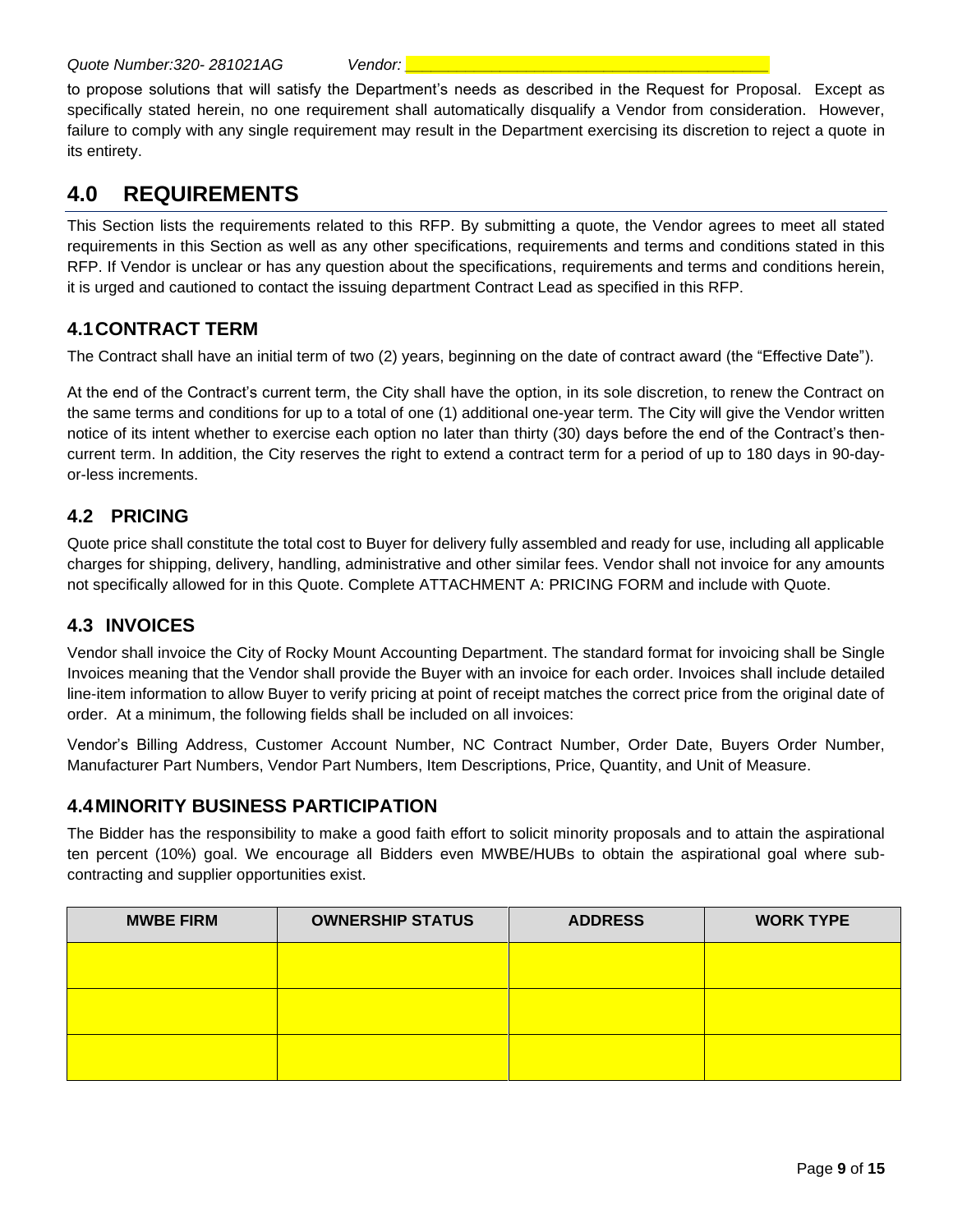### **4.5 REFERENCES**

Vendors shall provide at least three (3) different references for which your company has provided Services of similar size and scope to that proposed herein. The city of Rocky Mount may contact these users to determine the Services provided are substantially similar in scope to those proposed herein and Contractor's performance has been satisfactory. The information obtained shall be considered in the evaluation of the quote. If city of Rocky Mount references are provided it cannot be counted towards your three (3) required references but may be included in addition to.

| <b>COMPANY NAME</b>                            | <b>CONTACT NAME</b> | <b>TELEPHONE NUMBER</b> | <b>EMAIL</b> |
|------------------------------------------------|---------------------|-------------------------|--------------|
|                                                |                     |                         |              |
|                                                |                     |                         |              |
|                                                |                     |                         |              |
| <b>Optional: City of Rocky</b><br><b>Mount</b> |                     |                         |              |

## **5.0 SCOPE OF WORK**

#### **5.1 GENERAL SCOPE**

The successful contractor will provide the City of Rocky Mount (CORM) Parks & Recreation Department with an electronic online real time safety reporting software program that can be used for each park summarizing all deficiencies with the appropriate standard for year the equipment was installed. Each report shall also include an outline of what would be required to bring any equipment previously installed up to Consumer Product Safety Commission and ASTM Standards.

The successful contractor shall manage and track City of Rocky Mount playground equipment inventory.

#### **HAZARDS:**

Upon inspection, any items that pose an immediate danger shall be tagged "Out of Service". The Superintendent of Parks shall be made aware of any such items along with the applicable Maintenance Supervisor, so that the situation may be addressed as quickly as possible.

#### **REPAIRS:**

- All repair work shall be invoiced separate from the monthly inspections.
- Repairs may be requested at the time of inspection or as a service call.
- All repairs shall be completed such that potential cuts and snags to playing children are not possible.
- Welds and bare metal shall be primed and painted.
- Work site shall be left clear of all debris.
- Repairs more than **\$500** per playground: Contractor shall submit a detailed scope of work to the Parks Superintendent. The scope will be reviewed and at the discretion of the parks division the information will be utilized to obtain competitive quotes.

#### **5.2 TASKS/DELIVERABLES**

Each location will have a minimum of four (4) digital photographs taken of the playground equipment to present a pictorial record of the playground, its location, site context, components, general condition, and will identify the exact area of the equipment that requires repair. The pictures shall be included in the body of the report for each park and not as a separate document (Online Real Time Reporting Software May be used to address this issue).

#### **REPORTS:**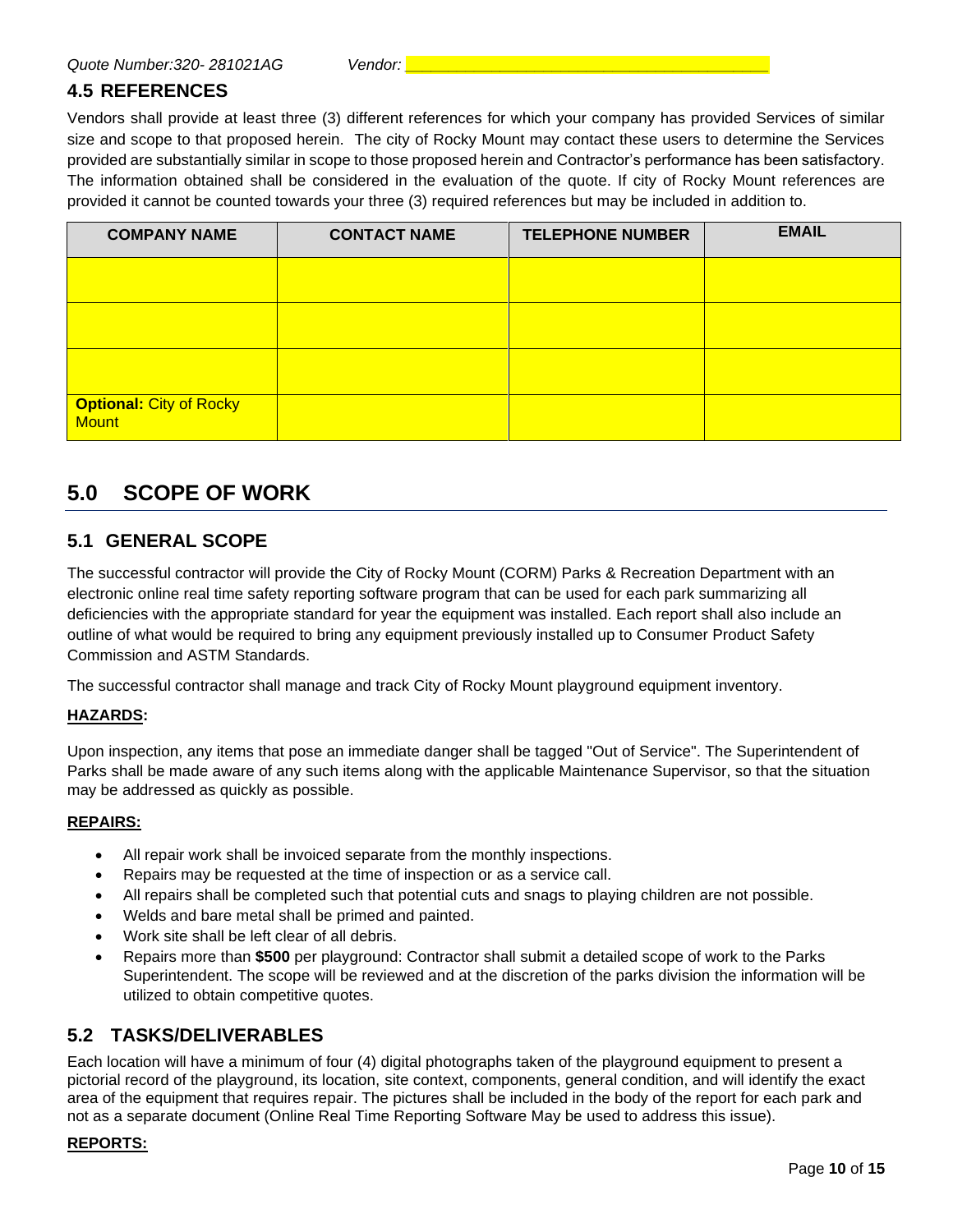The contractor's price shall include comprehensive written reports detailing the inspection results for each park. Inspection reports shall include all details of the assessment of each structure. The inspection reports shall illustrate all equipment and components of the structure that were investigated. It is expected the inspection reports will reference the most current Consumer Product Safety Commission and ASTM Standards for Children's play spaces and Equipment and any other applicable standards (i.e., CSA Standards 1998, 2003, 2007, 2014, etc.) as may be appropriate. Inspection reports shall rate and prioritize each fault according to the risk utilizing a rating system as follows:

- Clearly identifies the fault to assist the CORM with developing a plan for repairs.
- Requires Immediate Repair Equipment is unsafe for use and should be tagged out of service.
- Fix Prior to Next Inspection Equipment can be used safely but requires repair as soon as possible.
- Meets current Consumer Product Safety Commission and ASTM Standards for Children's play spaces and Equipment
- Equipment is safe and meets Consumer Product Safety Commission and ASTM Standards for year of install but does not meet current Consumer Product Safety Commission and ASTM Standards. Minor repair, retrofitting and upgrading is required to bring the equipment up to the current standard.
- Equipment is safe and meets standard for year of install but requires major retrofitting to bring up to the current Consumer Product Safety Commission and ASTM Standards or cannot be brought up to current standard.

A sample copy of the proposed report shall be submitted with this bid. The contractor shall make allowance for changes to the sample report to meet CORM's requirements. All irregularities and conflicts in content and format shall be worked out before reports are accepted. The sample shall include the following:

- Playground Address
- Date of Inspection
- Time of Inspection
- Weather Conditions
- Inspected By (Name of Inspector)
- Playground Equipment Asset #
- Manufacturer of Equipment
- Installation Date and Model #
- Age of Structure (if known)
- Age Appropriateness for Users of Structure
- Platform Heights
- Playground Base Material
- Depth of Base Material
- Playground Perimeter Edging Material
- Potential Faults
- Recommended Repairs
- Risk Rating
- CSA Compliance Rating:
- Fall Height(s) Impact Attenuation Test Results
- Requirements to update equipment to meet the current CSA Standard
- Digital Pictures (minimum of 4 per structure or play space)
- Site Plan Pictorial Diagram
- An electronic copy of the report detailing the inspection results for each park each shall be provided in pdf format to the Superintendent of Parks.

#### **SCHEDULING**

All playgrounds shall be inspected one time per month. Inspections shall include leveling of all play surfaces (modified wood chips, tile, pour in place, sand etc.) and drop tests of the play surface. Final inspection reports shall be submitted to the Superintendent of Parks, within five (5) business days of the inspection. All inspections shall be completed by the 15<sup>th</sup> day of each month.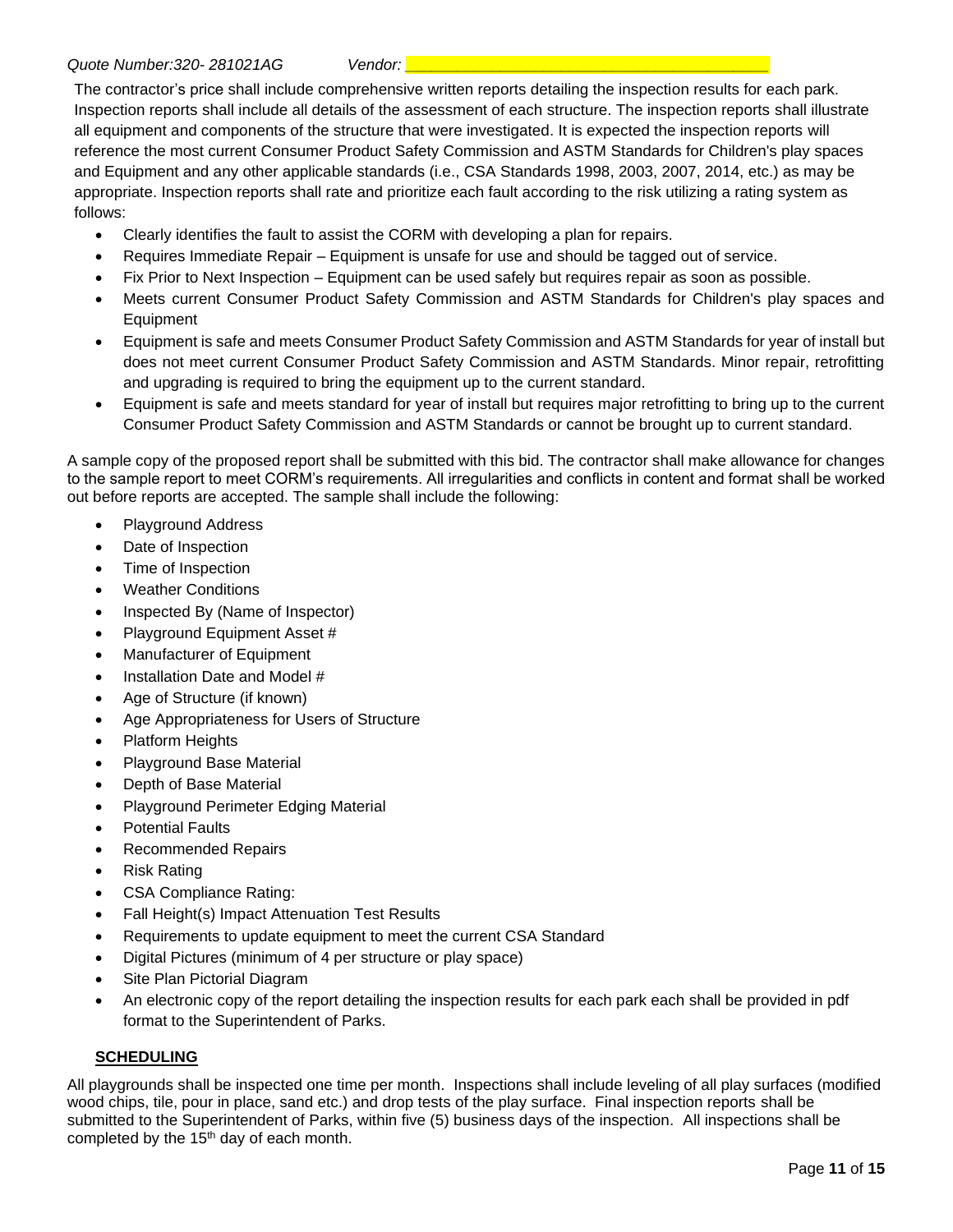The successful contractor shall be responsible for forwarding a detailed schedule of site visits each year at least two weeks in advance of the first visit to the Superintendent of Parks.

### **5.4 VENDOR'S REPRESENTATION**

- a) Vendor warrants that qualified personnel shall provide all services that may be required under The Contract in a professional manner. "Professional manner" means that the personnel performing the services shall possess the skill and competence consistent with at least the prevailing business standards in the industry. Vendor agrees that it shall not enter any agreement with a third party that may abridge any rights of the City under The Contract. Vendor shall serve as the prime contractor under The Contract and shall be responsible for the performance and payment of all subcontractor(s) that may be approved by the City. Names of any third-party Vendors or subcontractors of Vendor may appear for purposes of convenience in Contract documents; and shall not limit Vendor's obligations hereunder.
- b) If any goods, services, functions, or responsibilities not specifically described in The Contract are required for Vendor's proper performance, provision and delivery of the goods and services under The Contract, or are an inherent part of or necessary sub-requirement included within such goods and services, they will be deemed to be implied by and included within the scope of the contract to the same extent and in the same manner as if specifically described in the contract. Unless otherwise expressly provided herein, Vendor will furnish all of its own necessary management, supervision, labor, facilities, furniture, computer and telecommunications equipment, software, supplies and materials necessary for the Vendor to provide and deliver the goods and services.
- c) Vendor warrants that it has the financial capacity to perform and to continue perform its obligations under the contract; that Vendor has no constructive or actual knowledge of an actual or potential legal proceeding being brought against Vendor that could materially adversely affect performance of The Contract; and that entering into The Contract is not prohibited by any contract, or an order by any court of competent jurisdiction.

**Attachments to this RFP begin on the next page.**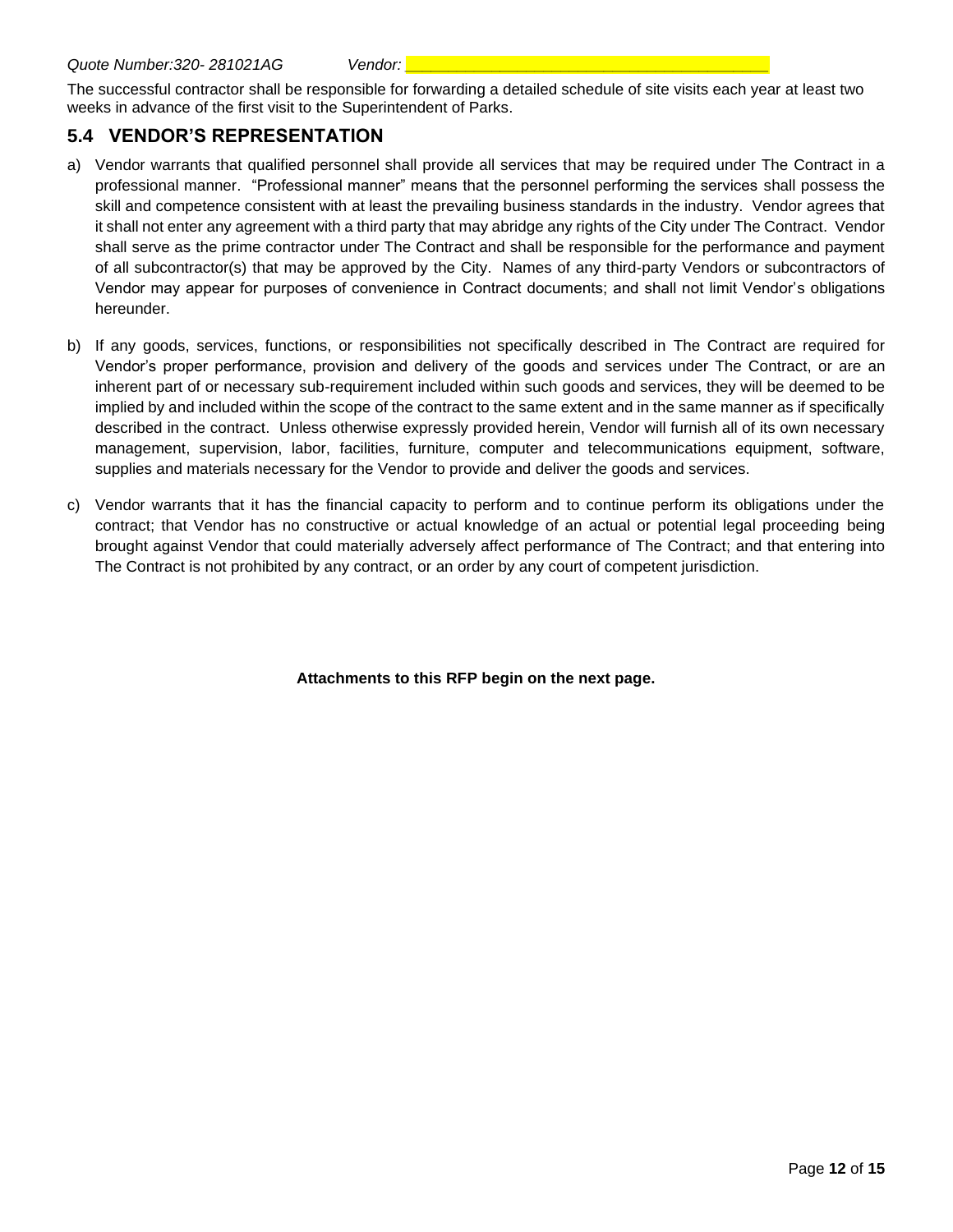## **ATTACHMENT A: PRICING FORM**

| <b>PARK NAME</b>              | (ACRES) | <b>MANUFACTURE</b>   | <b>YR. INSTALLED</b> | <b>SALES CO.</b>             | <b>CPSI</b><br><b>INSPECTIONS</b> | <b>STAFF</b><br><b>INSPECTION</b> | <b>USAGE LEVEL</b> | <b>ANNUAL INSPECTION COST (12)</b>  |
|-------------------------------|---------|----------------------|----------------------|------------------------------|-----------------------------------|-----------------------------------|--------------------|-------------------------------------|
|                               |         |                      |                      |                              | <b>FREQUENCY</b>                  | <b>FREQUENCY</b>                  |                    |                                     |
| <b>Aycock Park</b>            | 2.3     | Playworld            | 2018                 | Playworld Preferred          | Monthly                           | Weekly                            | High               | \$                                  |
| Bea Holman Park               | 1.5     | Gametime             | 2006                 | <b>Cunningham Recreation</b> | Monthly                           | Weekly                            | Medium             | \$                                  |
| <b>Branch Street Park</b>     | 7.9     | <b>Game Time</b>     | 2013                 | <b>Cunningham Recreation</b> | Monthly                           | Weekly                            | Medium             | \$                                  |
| <b>Buck Leonard Park</b>      | 4.1     | Playworld            | 2016                 | Playworld Preferred          | Monthly                           | Weekly                            | High               | \$                                  |
| <b>Bunn Farm</b>              | 2.5     | Gametime             | 2010                 | <b>Cunningham Recreation</b> | Monthly                           | Weekly                            | Medium             | \$<br>$\overline{\phantom{a}}$      |
| Cloverdale Park               | 3.5     | Gametime             | 2001                 | <b>Cunningham Recreation</b> | Quarterly                         | Monthly                           | Low                | \$                                  |
| Eastern Ave Park              | 8.2     | Gametime             | 2001                 | <b>Cunningham Recreation</b> | Quarterly                         | Monthly                           | Low                | \$                                  |
| Englewood Park                | 18.5    | Landscape Structures | 1997                 | Carolina Park & Play         | Monthly                           | Weekly                            | High               | \$<br>$\sim$                        |
| <b>Farmington Park</b>        | 32.9    | Gametime             | 2005                 | <b>Cunningham Recreation</b> | Monthly                           | <b>Bi-Weekly</b>                  | High               | \$                                  |
| Grover Lucas Park             | 10.5    | Landscape Structures | 1995                 | Carolina Park & Play         | Monthly                           | Bi-Weekly                         | Medium             | \$                                  |
| <b>Holly Street Park</b>      | 3.4     | Playworld            | 2019                 | Playworld Preferred          | Monthly                           | Weekly                            | High               | \$<br>$\overline{\phantom{a}}$      |
| <b>Home Street Park</b>       | 2.7     | Gametime             | 1999                 | <b>Cunningham Recreation</b> | Quarterly                         | Monthly                           | Low                | \$                                  |
| Hornbean Park                 | 10.5    | Kompan               | 2017                 | Kompan                       | Monthly                           | Weekly                            | High               | \$                                  |
| Lancaster Park                | 4.2     | Kompan               | 2021                 | Kompan                       | Monthly                           | Weekly                            | High               | \$<br>$\overline{\phantom{a}}$      |
| Marigold Park                 | 4.1     | Kompan               | 2021                 | Kompan                       | Monthly                           | Weekly                            | High               | \$                                  |
| Martin Luther King Jr.Park    | 28      | Gametime             | 2006                 | <b>Cunningham Recreation</b> | Monthly                           | Weekly                            | High               | $\zeta$<br>$\overline{\phantom{a}}$ |
| Meadowbrook Park              | 9.6     | Kompan               | 2021                 | Kompan                       | Monthly                           | Weekly                            | High               | \$<br>$\overline{\phantom{a}}$      |
| Southside Park                | 6.6     | Gametime             | 2013                 | <b>Cunningham Recreation</b> | Monthly                           | Bi-Weekly                         | Medium             | \$                                  |
| <b>SRM Community Center</b>   | 33      | Kompan               | 2019                 | Kompan                       | Monthly                           | Weekly                            | High               | \$                                  |
| Sports Complex (Soccer)       | 151     | Kompan               | 2015                 | Kompan                       | Monthly                           | Weekly                            | High               | \$                                  |
| Sports Complex (LL Baseball)  | 151     | Gametime             | 2009                 | <b>Cunningham Recreation</b> | Monthly                           | Weekly                            | High               | \$                                  |
| Sports Complex (Shelter Area) | 151     | Gametime             | 2012                 | <b>Cunningham Recreation</b> | Monthly                           | Weekly                            | High               | \$<br>$\overline{\phantom{a}}$      |
| Stith-Talbert                 | 28.3    | Gametime             | 2006                 | <b>Cunningham Recreation</b> | Monthly                           | Weekly                            | High               | \$                                  |
| Sunset Park (Shelter Area)    | 25      | Gametime             | 1993                 | <b>Cunningham Recreation</b> | Monthly                           | Weekly                            | High               | \$<br>$\overline{\phantom{0}}$      |
| Sunset Park (Sprayground)     | 25      | Gametime             | 2006                 | <b>Cunningham Recreation</b> | Quarterly                         | Monthly                           | Medium             | \$<br>$\overline{\phantom{a}}$      |
| <b>Talbert Park</b>           | 28.3    | Gametime             | 1994                 | <b>Cunningham Recreation</b> | Monthly                           | Weekly                            | High               | \$                                  |
| <b>Thelonious Monk Park</b>   | 6       | Gametime             | 2005                 | <b>Cunningham Recreation</b> | Monthly                           | <b>Bi-Weekly</b>                  | Medium             | \$                                  |
| <b>Three Sisters Park</b>     | 14      | Gametime             | 2009                 | <b>Cunningham Recreation</b> | Monthly                           | Bi-Weekly                         | High               | \$<br>$\overline{\phantom{a}}$      |
| Western Avenue Park           | 1.5     | Swing Set (Only)     | 2010                 |                              | Quarterly                         | Monthly                           | Low                | \$                                  |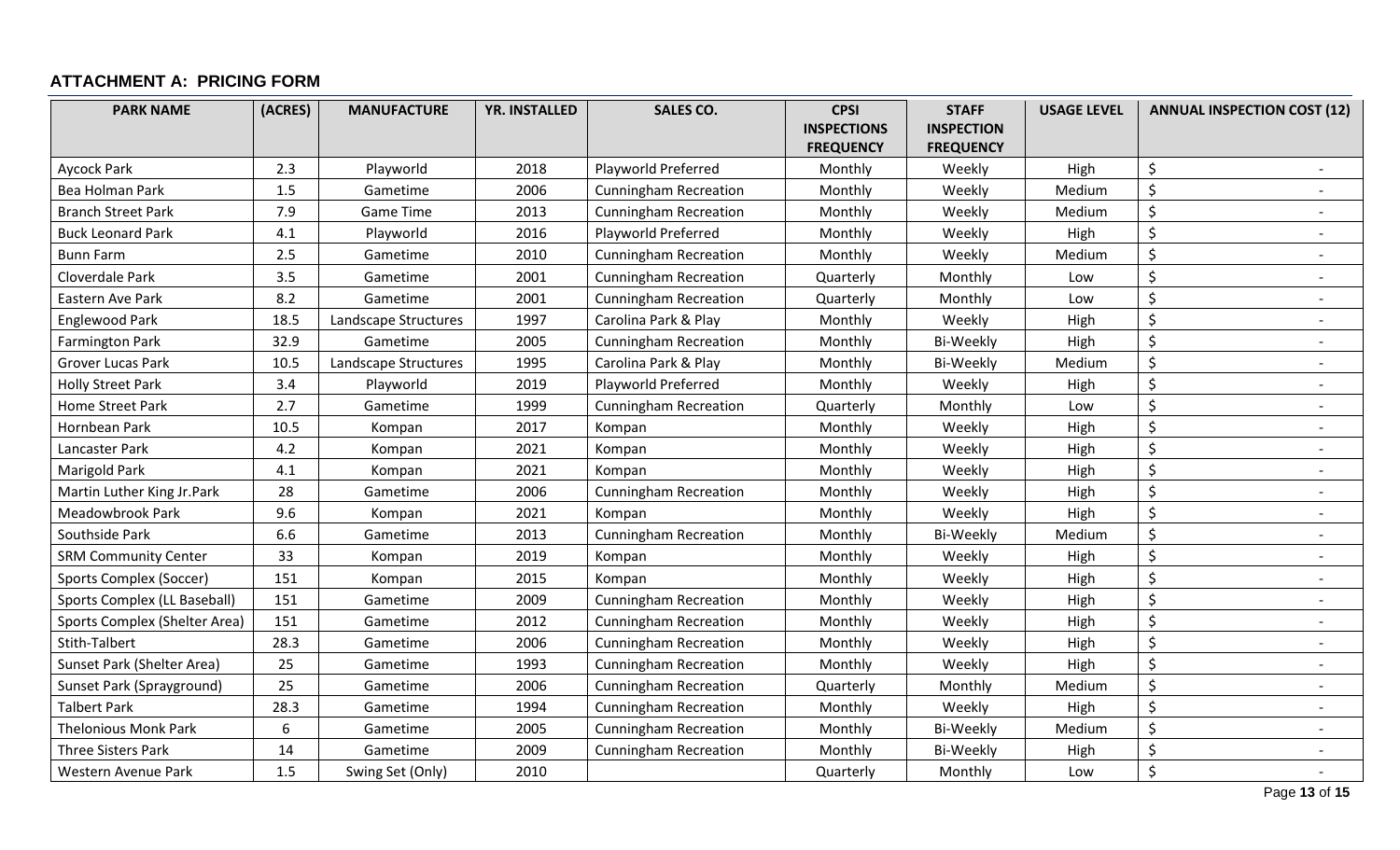| Quote Number: 320-281021AG |      | Vendor:                                      |      |           |                   |     |  |
|----------------------------|------|----------------------------------------------|------|-----------|-------------------|-----|--|
| Wildwood Park              | 4.16 | . Set (Only)<br>$\sum_{i=1}^{n}$<br>J VV I I | 2010 | Quarterly | Monthly           | Low |  |
|                            |      |                                              |      |           | <b>TOTAL COST</b> |     |  |